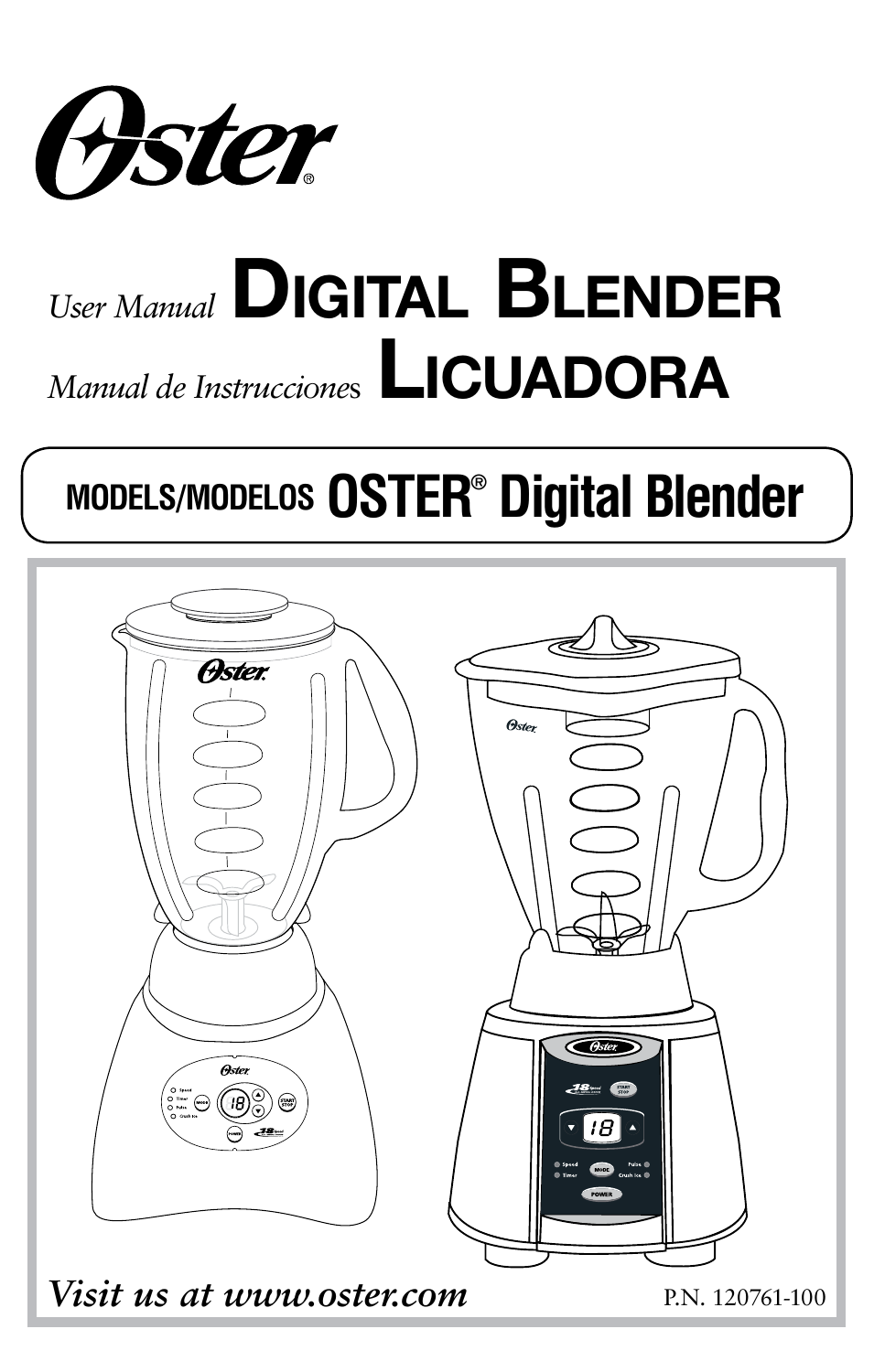# **IMPORTANT SAFEGUARDS**

#### **When using electrical appliances, basic safety precautions should be followed, including the following:**

# **Read all instructions before use**

- Unplug cord from outlet when not in use or before cleaning.
- To protect against risk of electrical shock, do not immerse the cord, plug or motor base in water or any other liquids.
- Do not let cord hang over edge of table or counter or touch hot surfaces.
- Never leave appliance unattended when in use.
- Close supervision is necessary when used near children.
- Avoid contact with moving parts. Keep hands and utensils out of jar while blending to prevent personal injury or damage to the blender. A rubber spatula may be used only when the blender is not running.
- The blade is sharp. Handle with care.
- Always put the lid on the jar before operating the blender.
- Do not blend boiling liquids in the blender.
- Do not operate any appliance with a damaged cord or plug, or after the appliance malfunctions or is dropped or damaged in any manner. Return the appliance to the nearest Authorized Sunbeam Appliance Service center for examination, repair or electrical or mechanical adjustment.
- Do not use outdoors or for commercial purposes; this appliance is for household use only.
- Use this appliance for its intended use as described in this manual. Do not use attachments that are not recommended by the manufacturer; they may cause injury.
- Always operate on a flat surface.
- Unplug the blender when it is not in use, before taking off or putting on parts and before cleaning.
- The use of attachments not made by OSTER®, including canning or ordinary jar and processing assembly parts, is not recommended by Sunbeam Products, Inc., and may cause injury to persons.

# **This Product Is for Household Use Only**

The maximum rating marked on the product is based on the attachment that draws the greatest load. Other attachments may draw less power.

# **Power Cord Instructions**

Please follow the instructions below to ensure the safe use of the power cord.

- This appliance is equipped with a polarized plug. This type of plug has one blade that is wider than the other. This plug will fit in a polarized outlet only one way. This is a safety feature intended to help reduce the risk of electrical shock. If you are unable to insert the plug into the outlet, contact a qualified electrician to replace the obsolete outlet. Do not attempt to defeat the safety purpose of the polarized plug by modifying the plug in any way.
- You may use an extension cord, if necessary, but be certain to follow these guidelines:
	- $-$  The marked electrical rating of the extension cord must be at least 120/127 volt, 60 Hz, 10A.
	- The extension must be arranged so that it will not drape over the countertop or tabletop, will not be within the reach of children and will not be tripped over.
- Do not pull, twist or otherwise abuse the power cord.

# **SAVE THESE INSTRUCTIONS**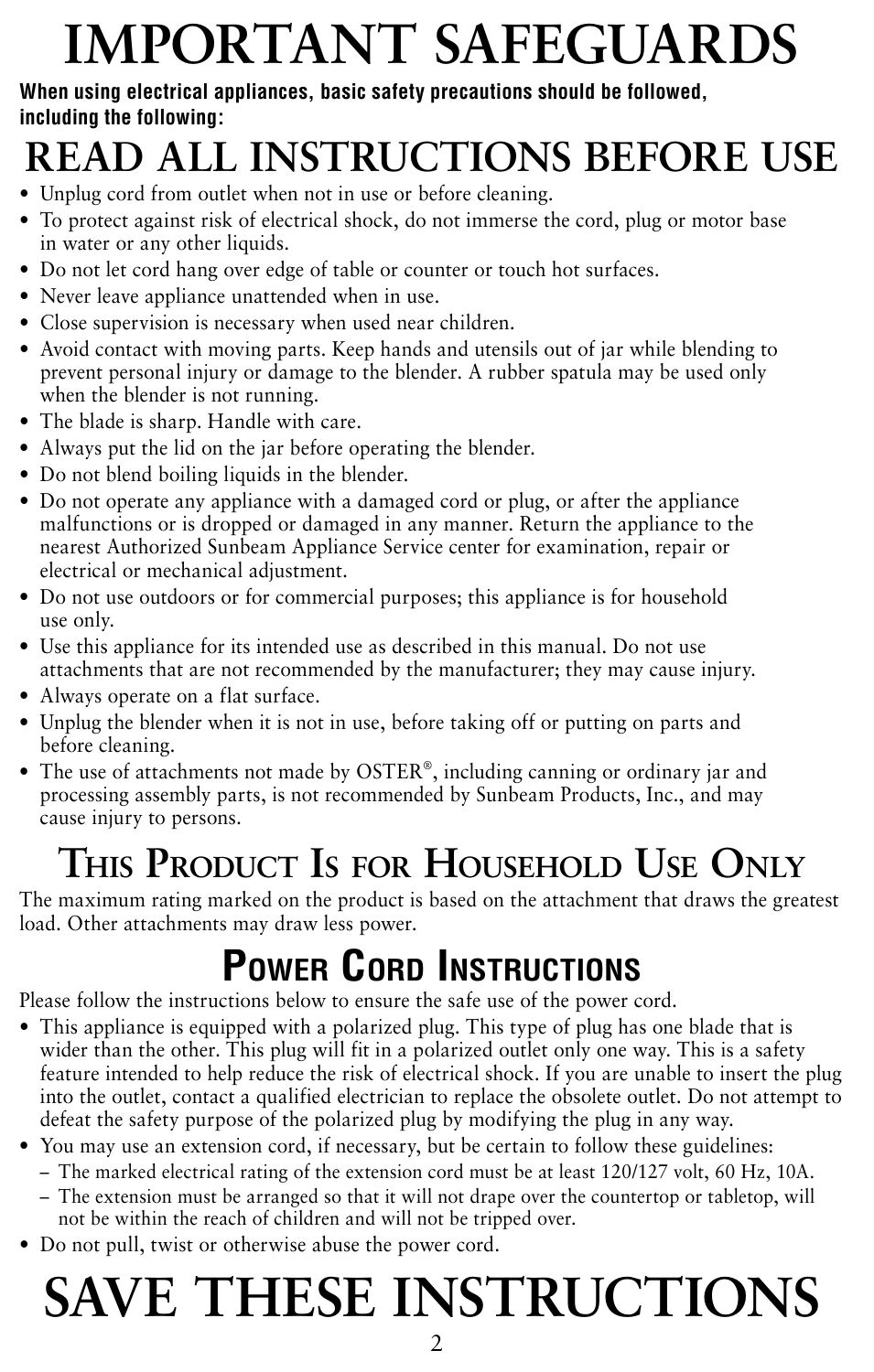### **Welcome**

Congratulations on your purchase of an OSTER® Digital Blender! To learn more about OSTER® products, please visit us at www.oster.com

### **Features of Your Blender**

- **A.** Filler Cap to add ingredients while blending
- **B.** Blender Lid
- **C.** Jar Your Oster® Blender includes one of the following:
	- **•**  5-Cup Dishwasher-Safe/Scratch-Resistant Glass Jar
	- **•**  6-Cup Dishwasher-Safe/Scratch-Resistant Glass Jar
	- **•**  6-Cup Break-Resistant plastic jar
- **D.** Sealing Ring for tight seal
- **E.** Ice Crush Blade pulverizes ice for smooth frozen drinks
- **\*F.** Threaded Jar Nut (unit will include Jar Nut OR Jar Skirt)
- **\*G.** Threaded Jar Skirt (unit will include Jar Nut OR Jar Skirt)
- **H.** Powerful Motor with ALL METAL Drive System for extra durability
- **I.** Control Panel
- **J.** Mode Adjuster Increase/decrease "TIMER, SPEEDS" and "PULSE" with directional arrows
- **K. "**PULSE" for precise blending control
- **L. "**SPEED" Selection
- **M. "**TIMER" mode Set blender for up to 60 seconds for easy hands free operation
- **N. "CRUSH ICE"** Mode is the blender's highest setting









**J**

**N**

**\* Note: Blender models will feature a threaded jar nut (F) OR a threaded jar skirt (G).**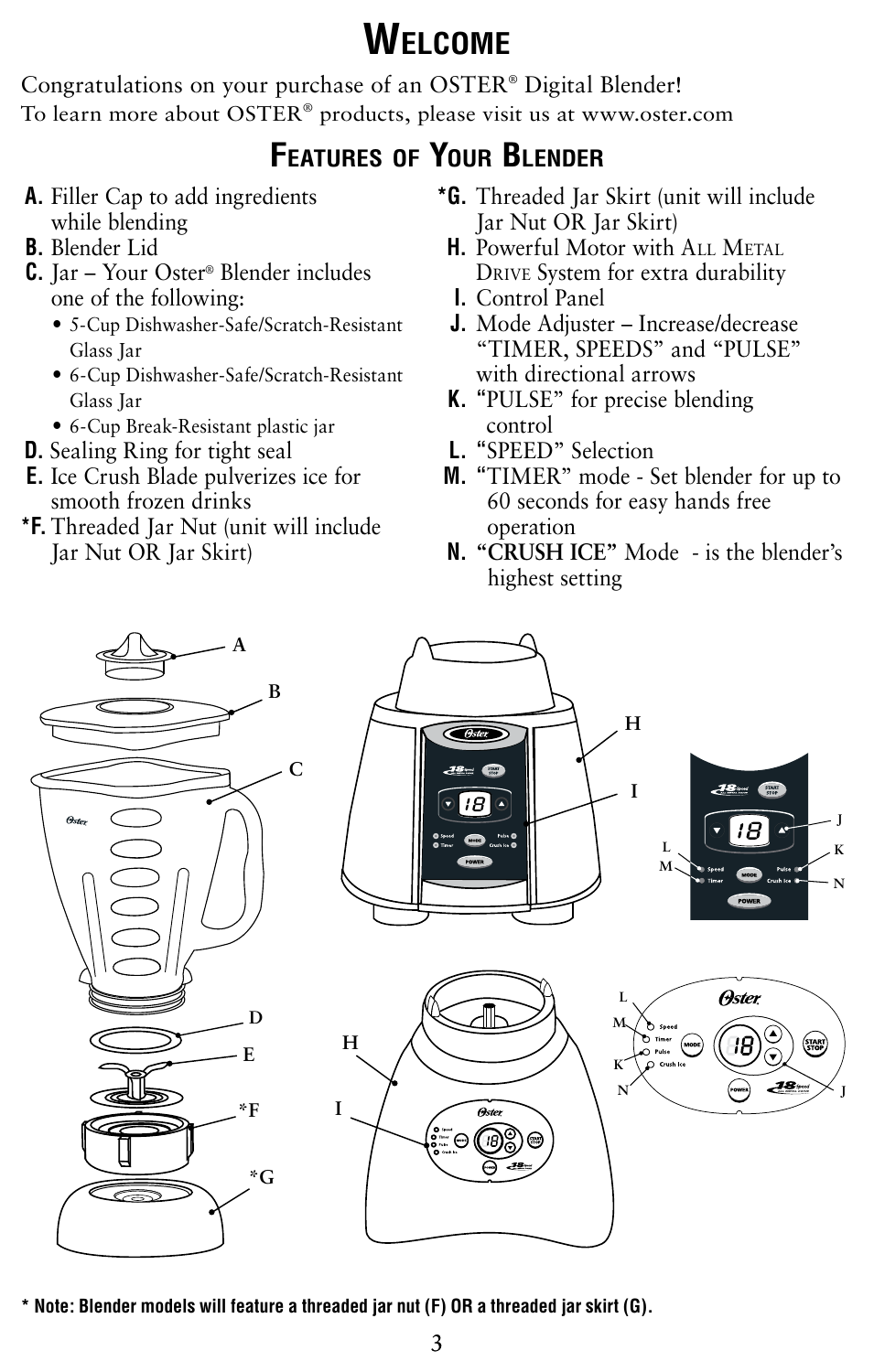### **Using Your Blender**



Clean blender according to the instructions in the "Cleaning and Storing Your Blender" section.

#### **Jar assembly:**

- 1. Turn jar upside down so the small opening is at the top. *(Figure 1)*
- 2. Place sealing ring over jar opening. *(Figure 1)*
- 3. Place blade into jar. *(Figure 2)*



- 4. Place threaded jar nut or threaded jar skirt over blade and jar. *(Note: If there are slots on top of collar, line them up with notches on jar.)* Place the threaded jar nut or threaded jar skirt on jar and turn it clockwise to tighten. *(Figure 3)*
- 5. Place jar assembly onto base. *(Figure 4)*
- 6. Place ingredients into jar according to your recipe. For best results always add liquids when blending.
- 7. Place lid with filler cap on jar.
- 8. Plug the power cord into a 120 Volt AC electrical outlet.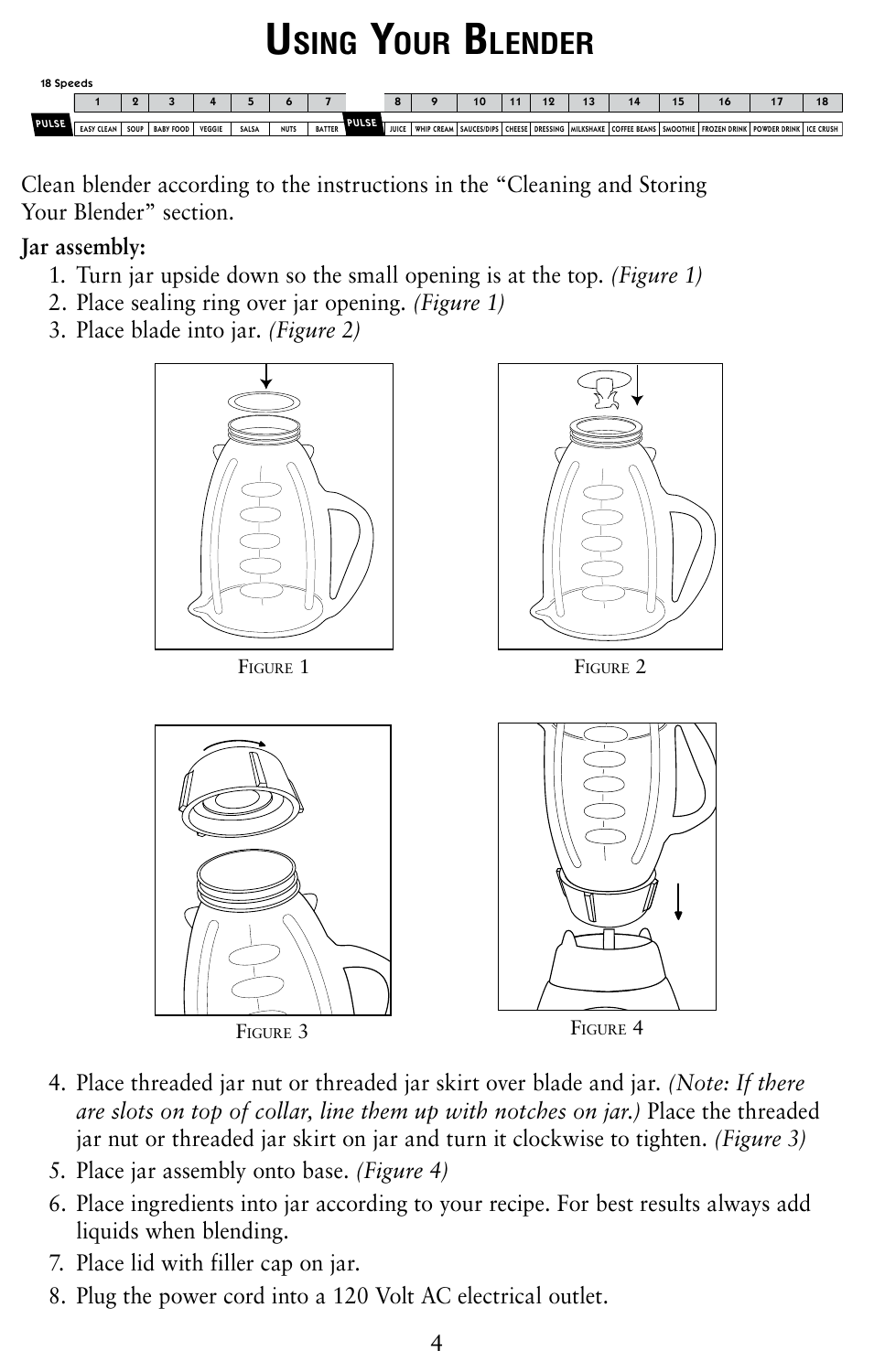## **Digital Controls**

#### **To use the "SPEED" mode:**

- 1. Press the POWER button to turn the product on.
- 2. Confirm the Blender is set to the **"SPEED"** Mode the red indicator light next to **"SPEED"** will be lit.
- 3. Press the Arrow " $\blacktriangle$  (Up)"  $\nabla$  (Down)" to switch between speeds.
- 4. Put the ingredients into the jar.
- 5. Secure the lid and filler cap.
- 6. Press the START/STOP button to blend as desired, or you can use the TIMER for up to 60 seconds (see below). Pressing the POWER button stops the motor and turns the blender off.
- (Note: This blender is programmed to turn the power off automatically if not used for a period of several minutes.)

#### **To use the "TIMER" mode:**

- 1. Press the POWER button to turn the product on.
- 2. Set to desired speed, then press the MODE function button until the red indicator light next to **"TIMER"** is lit.
- 3. Press the Arrow " $\blacktriangle$  (Up)"  $\nabla$  (Down)" to switch to desired time (in seconds). TIMER goes up to 60 seconds and is in increments of 5 seconds.
- 4. Press START/STOP to begin blending.
- 5. Once the program is finished, the product AUTOMATICALLY stops. Please note: You may press the "START/STOP" button to cancel the program at any time.

#### **To use the "PULSE" mode:**

- 1. Press the POWER button to turn the product on.
- 2. Press MODE until PULSE red indicator light is lit.
- 3. Press the Arrow "▲– (Up)" "▼– (Down)" to switch to desired Pulse level.
- 4. Press and hold down START/STOP button for desired length of time. Release and allow blade to stop. Repeat cycle as desired.

#### **To use the "CRUSH ICE" mode:**

- 1. Press the POWER button to turn the product on.
- 2. Press MODE until the red indicator light next to **"CRUSH ICE"** is lit.
- 3. Press the Arrow " $\blacktriangle$  (Up)"  $\nabla$  (Down)" to switch to desired ice-crushing level.
- 4. Crush 6 ice cubes or approximately 2 cups of ice at a time.
- 5. Secure the lid and filler cap.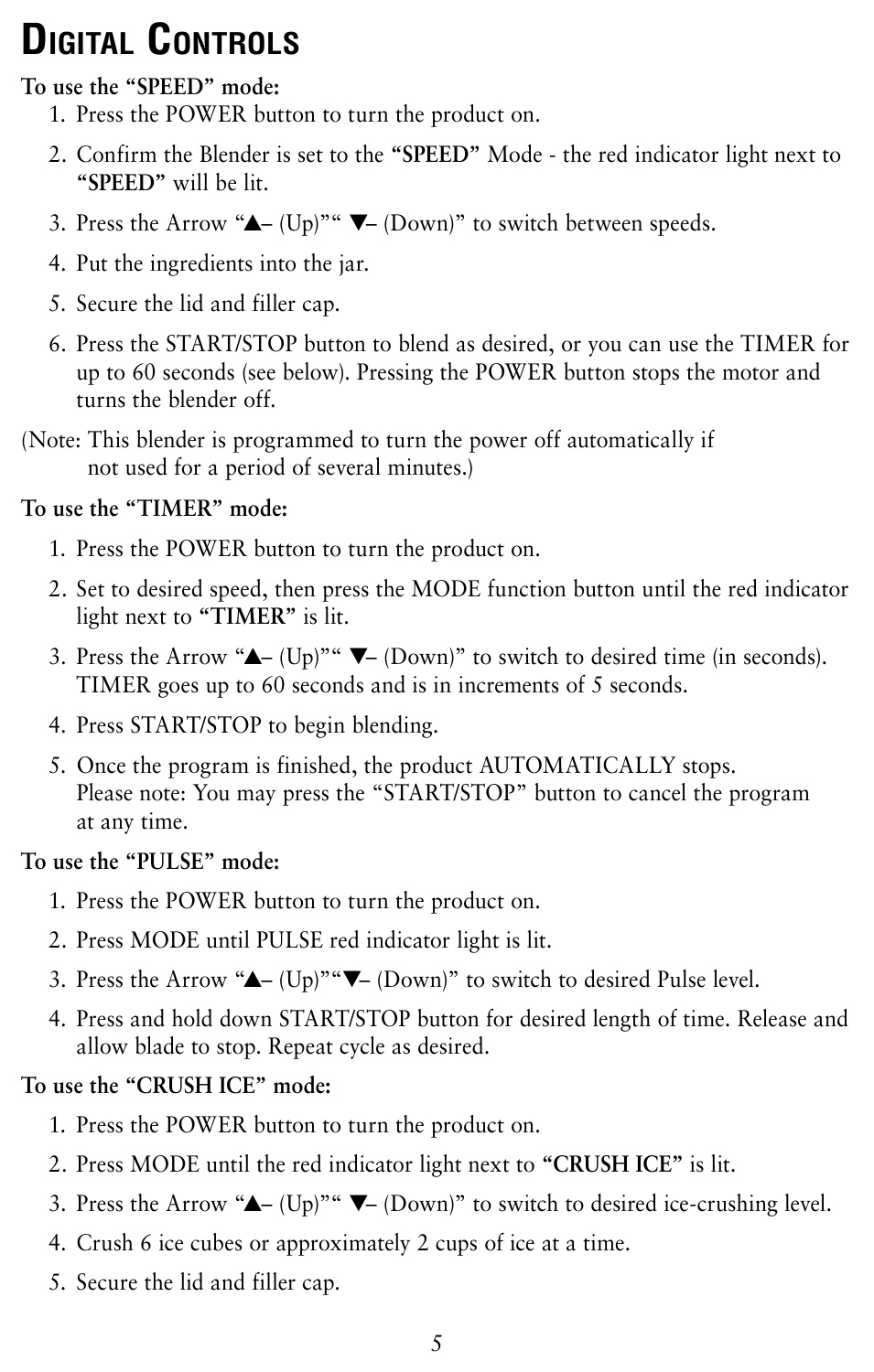- 6. Press the START/STOP button to crush ice as desired.
- (Note: This blender is programmed to turn the power off automatically if not used for a period of several minutes.)

#### **Blending Tips**

#### **Working with hot foods or liquids:**

**(!!) WARNING:** When you work with HOT FOODS, remove the filler cap from the jar lid to vent steam. Partially cover the opening keeping hands and other exposed skin away from the lid opening to prevent possible burns.

**(!!) WARNING:** When you work with HOT LIQUIDS, remove the filler cap from the jar lid and start at a low speed, and gradually increase to a faster speed. Do not add liquid over the 4 cup (1L) level. Always keep hands and exposed skin away from steam.

- Put liquids in the jar first, unless a recipe says otherwise.
- Crushing ice: Crush 6 ice cubes or approximately 2 cups of ice at a time.
- Do not remove the lid while in use. Remove filler cap to add smaller ingredients. *(Figure 6)*
- Cut all firm fruits and vegetables, cooked meats, fish and seafood into pieces no larger than 1/2 inch (1.8 cm) to 1 inch (2.5 cm). Cut all kinds of cheeses into pieces no larger than 1/2 inch (1.8 cm).
- This blender has been designed to gently process foods when operating at low speeds. If blades do not rotate during operation, simply choose a higher speed.
- This blender will not mash potatoes, whip egg whites or substitute dairy toppings, mix stiff dough or grind raw meat. Figure 6

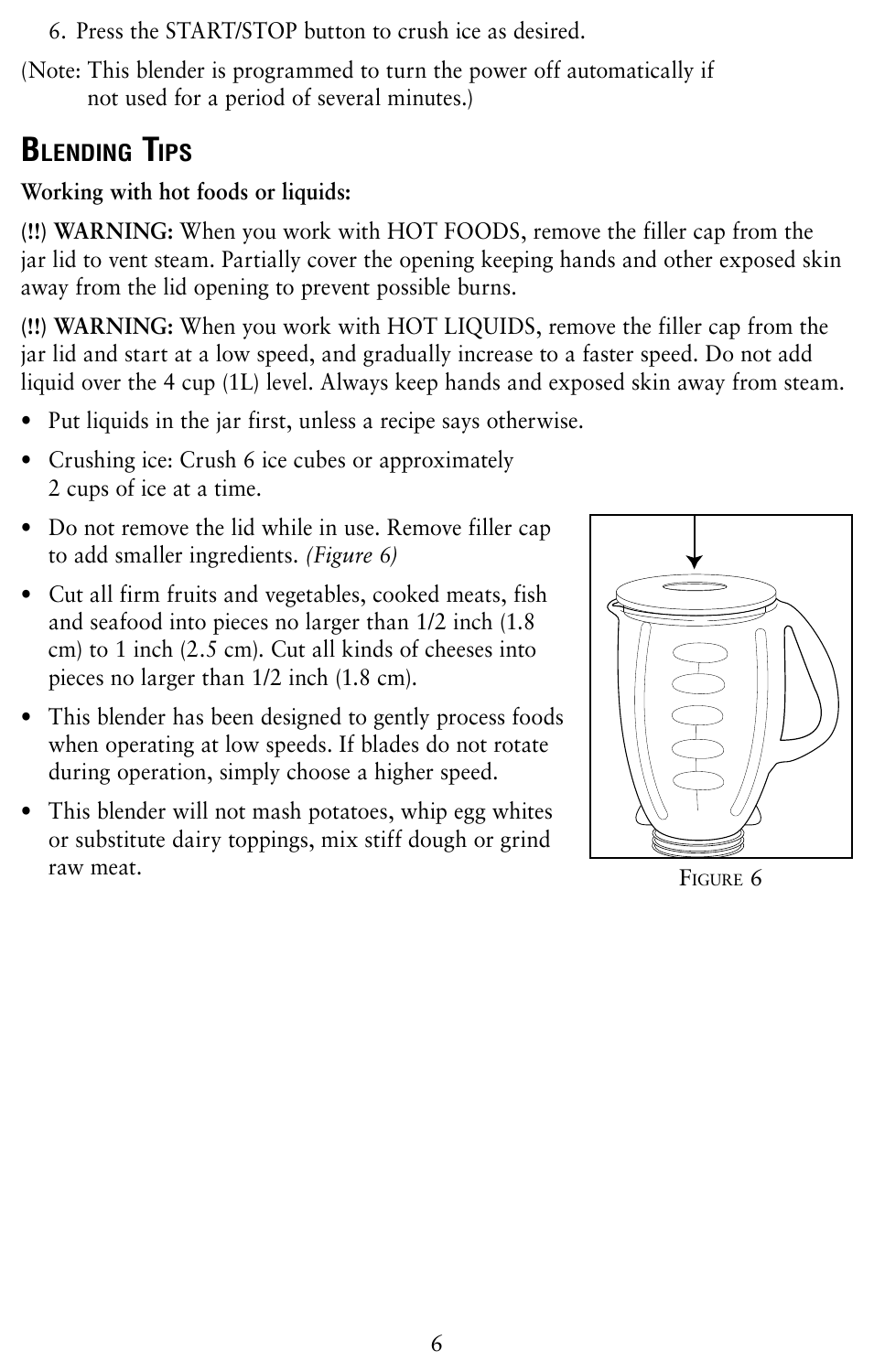## **Processing Foods in Blender**

| Foop                                       | <b>PROCESSED</b><br><b>QUANTITY</b> | <b>UNPROCESSED</b><br><b>QUANTITY</b>                                    | <b>SPECIAL</b><br><b>INSTRUCTIONS</b>                          |
|--------------------------------------------|-------------------------------------|--------------------------------------------------------------------------|----------------------------------------------------------------|
| <b>Breadcrumbs</b>                         | $1/2$ cup $(125 \text{ ml})$        | 1 slice, torn in 8 pieces                                                | Pulse $1 - 4$ times                                            |
| Celery                                     | 3/4 cup (200 ml)                    | $1 \text{ cup } (250 \text{ ml})$<br>of 1 inch $(2.5 \text{ cm})$ pieces | Pulse $2 - 3$ times                                            |
| Cheese, Cheddar                            | 1 cup (250 ml)                      | $1 \text{ cup } (250 \text{ ml})$<br>of 1 inch $(2.5 \text{ cm})$ pieces | Pulse 2 times                                                  |
| Cheese, Swiss                              | $1 \text{ cup } (250 \text{ ml})$   | $1 \text{ cup } (250 \text{ ml})$<br>of 1 inch $(2.5 \text{ cm})$ pieces | Pulse 5 times                                                  |
| Cheese,<br>Hard or Semi-Hard               | $1 \text{ cup } (250 \text{ ml})$   | $1 \text{ cup } (250 \text{ ml})$<br>of 1 inch $(2.5 \text{ cm})$ pieces | Chop continuously                                              |
| Coffee Beans                               | $1 \text{ cup } (250 \text{ ml})$   | $1 \text{ cup } (250 \text{ ml})$                                        | Grind 45 seconds<br>for percolators and<br>60 seconds for drip |
| Cookies, Wafer                             | $1/2$ cup $(125 \text{ ml})$        | 10 wafers                                                                | Pulse 3 times                                                  |
| Crackers, Graham                           | $1/2$ cup $(125 \text{ ml})$        | 8 crackers                                                               | Pulse 3 times                                                  |
| Peppers                                    | $2/3$ cup $(150 \text{ ml})$        | $1 \text{ cup } (250 \text{ ml})$                                        | Pulse 1 time                                                   |
| Meat, Boneless, Cooked                     | $1 \text{ cup } (250 \text{ ml})$   | $1 \text{ cup } (250 \text{ ml})$<br>of 1 inch $(2.5 \text{ cm})$ pieces | Chop continuously                                              |
| Nuts, almonds, peanuts,<br>pecans, walnuts | $1 \text{ cup } (250 \text{ ml})$   | 1 cup $(250 \text{ ml})$                                                 | Pulse $2 - 4$ times                                            |

## **Cleaning and Storing Your Blender**

**IMPORTANT: UNPLUG BEFORE CLEANING BASE and DO NOT IMMERSE THE BLENDER BASE IN WATER OR ANY OTHER LIQUIDS.** Use a damp, soft sponge with mild detergent to clean the outside of the blender base. All parts except for the blender base are dishwasher safe. Threaded jar bottom is top rack dishwasher safe ONLY. Place sealing ring in bottom basket of dishwasher. You can also wash the parts in warm, soapy water. Rinse well and dry.

### **Storing Your Blender**

After cleaning, reassemble blade to jar with sealing ring and threaded jar bottom. Store blender with cover ajar to prevent container odor.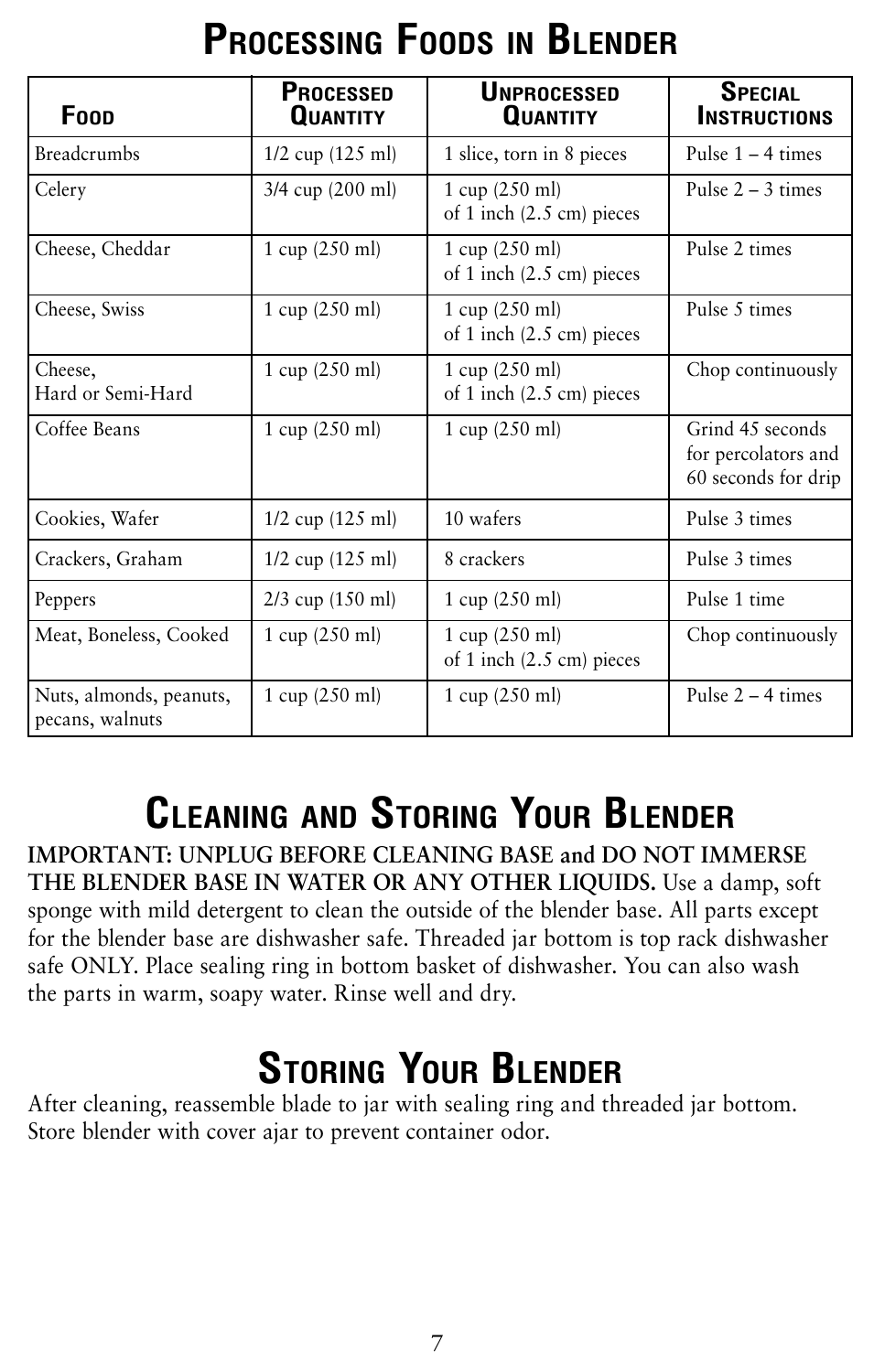#### *1 Year Limited Warranty*

Sunbeam Products, Inc. doing business as Jarden Consumer Solutions or if in Canada, Sunbeam Corporation (Canada) Limited doing business as Jarden Consumer Solutions (collectively "JCS") warrants that for a period of one year from the date of purchase, this product will be free from defects in material and workmanship. JCS, at its option, will repair or replace this product or any component of the product found to be defective during the warranty period. Replacement will be made with a new or remanufactured product or component. If the product is no longer available, replacement may be made with a similar product of equal or greater value. This is your exclusive warranty. Do NOT attempt to repair or adjust any electrical or mechanical functions on this product. Doing so will void this warranty.

This warranty is valid for the original retail purchaser from the date of initial retail purchase and is not transferable. Keep the original sales receipt. Proof of purchase is required to obtain warranty performance. JCS dealers, service centers, or retail stores selling JCS products do not have the right to alter, modify or any way change the terms and conditions of this warranty.

This warranty does not cover normal wear of parts or damage resulting from any of the following: negligent use or misuse of the product, use on improper voltage or current, use contrary to the operating instructions, disassembly, repair or alteration by anyone other than JCS or an authorized JCS service center. Further, the warranty does not cover: Acts of God, such as fire, flood, hurricanes and tornadoes.

#### **What are the limits on JCS's Liability?**

JCS shall not be liable for any incidental or consequential damages caused by the breach of any express, implied or statutory warranty or condition.

Except to the extent prohibited by applicable law, any implied warranty or condition of merchantability or fitness for a particular purpose is limited in duration to the duration of the above warranty.

JCS disclaims all other warranties, conditions or representations, express, implied, statutory or otherwise.

JCS shall not be liable for any damages of any kind resulting from the purchase, use or misuse of, or inability to use the product including incidental, special, consequential or similar damages or loss of profits, or for any breach of contract, fundamental or otherwise, or for any claim brought against purchaser by any other party.

Some provinces, states or jurisdictions do not allow the exclusion or limitation of incidental or consequential damages or limitations on how long an implied warranty lasts, so the above limitations or exclusion may not apply to you.

This warranty gives you specific legal rights, and you may also have other rights that vary from province to province, state to state or jurisdiction to jurisdiction.

#### **How to Obtain Warranty Service**

In the U.S.A.

If you have any question regarding this warranty or would like to obtain warranty service, please call 1-800-334-0759 and a convenient service center address will be provided to you.

In Canada

If you have any question regarding this warranty or would like to obtain warranty service, please call 1-800-667-8623 and a convenient service center address will be provided to you.

In the U.S.A., this warranty is offered by Sunbeam Products, Inc. doing business as Jarden Consumer Solutions located in Boca Raton, Florida 33431. In Canada, this warranty is offered by Sunbeam Corporation (Canada) Limited, located at 20 B Hereford Street, Brampton, Ontario L6Y 0M1. If you have any other problem or claim in connection with this product, please write to the Consumer Service Department. PLEASE DO NOT RETURN THIS PRODUCT TO ANY OF THESE ADDRESSES OR TO THE PLACE OF PURCHASE.

Printed in U.S.A.